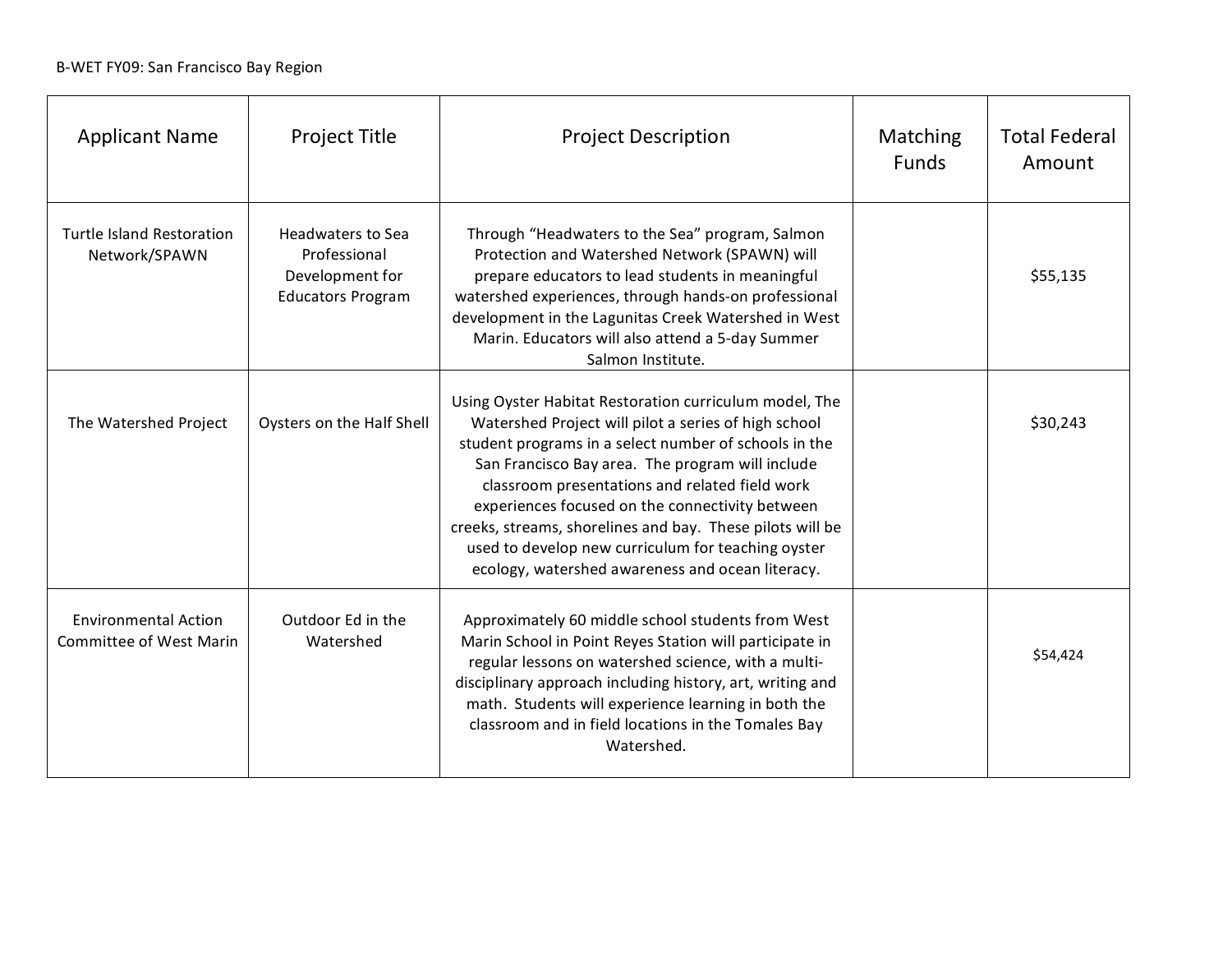| San Francisco Unified<br><b>School District</b> | Conservation<br>Connection: An Urban<br>Watershed Project for<br>Underserved Youth and<br><b>Their Communities</b> | Empowers teachers, students, and parents from inner<br>city schools to become responsible stewards of their<br>local watersheds through a series of four field trips to<br>natural park sites in San Francisco. The program focuses<br>on coastal and inland watershed ecosystems and<br>includes classroom preparation, field studies,<br>restoration projects, professional development for<br>teachers, community outreach and evaluation<br>components. | \$31,949 |
|-------------------------------------------------|--------------------------------------------------------------------------------------------------------------------|-------------------------------------------------------------------------------------------------------------------------------------------------------------------------------------------------------------------------------------------------------------------------------------------------------------------------------------------------------------------------------------------------------------------------------------------------------------|----------|
| California Institute for<br>Biodiversity        | Coast Alive! Land-Sea<br>Interface: A Program for<br>San Francisco Bay<br><b>Teachers</b>                          | Provides hands-on professional development to 30<br>middle and high school teachers through a 6-day<br>intensive teacher institute where the Coast Alive<br>curriculum and Teacher Guide will be used. Programs<br>are conducted at California State Parks and East Bay<br>Regional Park sites.                                                                                                                                                             | \$49,500 |
| Earth Island Institute:<br>KIDS for the BAY     | School Wide Watershed<br><b>Action Program</b>                                                                     | Students, teachers and parents from Sequoia<br>Elementary School in Oakland will be engaged in<br>connecting with their local watershed by adopting their<br>local watershed, participating in classroom workshops,<br>field trips to local creeks, San Francisco Bay and ocean<br>habitats.                                                                                                                                                                | \$60,000 |
| Oakland Museum of<br>California Foundation      | Water Strider Junior<br><b>Guide Program: Students</b><br>Leading Families to<br>Watershed Eco-Action              | Provides watershed ecology to inner city 5 <sup>th</sup> graders over<br>course of an academic year. Through classroom<br>instruction, field trips, peer touring, teacher support,<br>and family involvement, students will be involved in a<br>series of meaningful San Francisco Bay Area watershed<br>experiences.                                                                                                                                       | \$20,000 |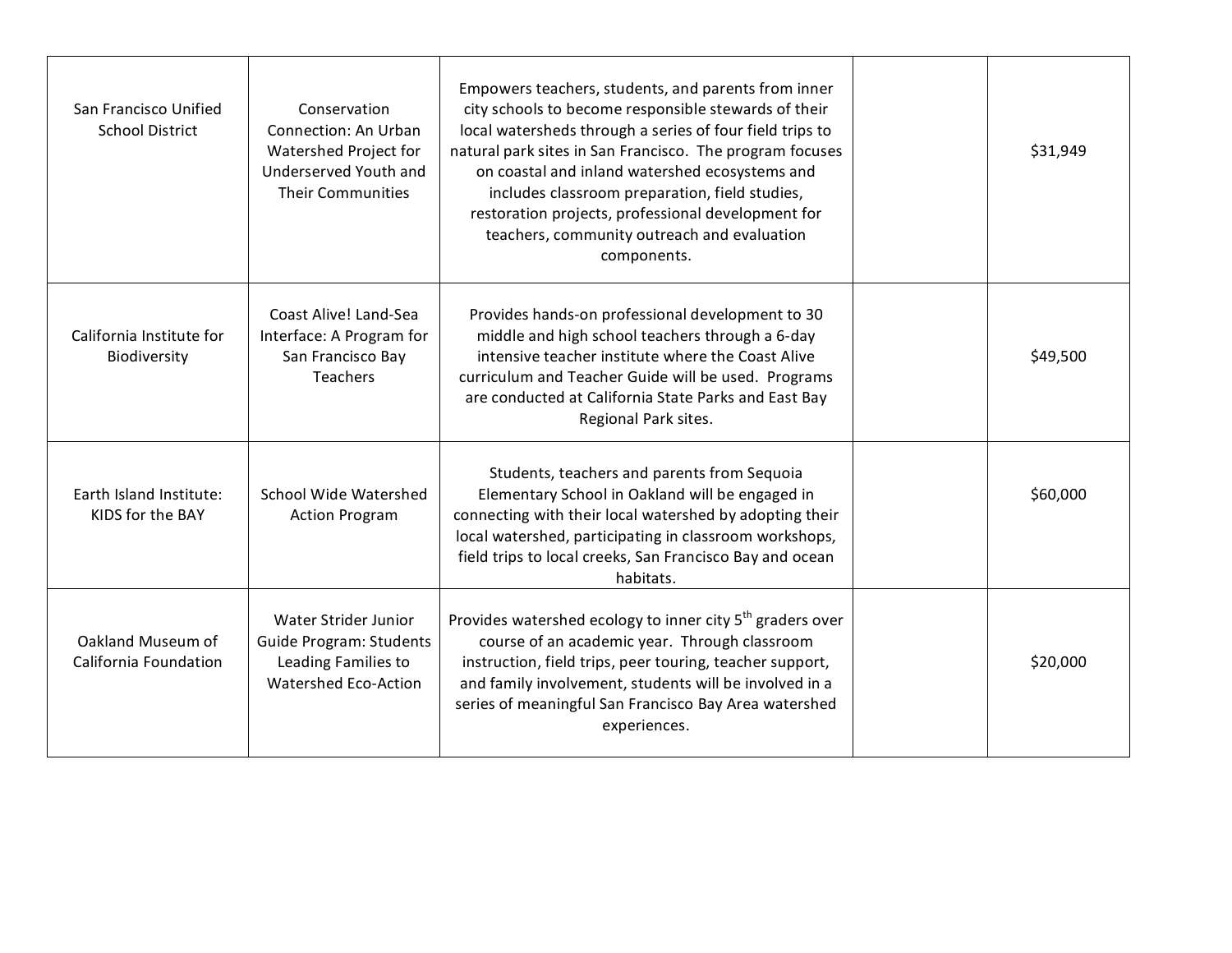| San Francisco State<br>University                        | The Watershed Video<br>Project                                                                                                    | Thirty five 9 <sup>th</sup> grade students will create and produce a<br>series of videos on watershed topics. After classroom<br>instruction, students will take their cameras and<br>investigate and audit their watersheds on film. Students<br>will produce multimedia video presentations that<br>together make a series.                                                                                                                                   | \$60,000 |
|----------------------------------------------------------|-----------------------------------------------------------------------------------------------------------------------------------|-----------------------------------------------------------------------------------------------------------------------------------------------------------------------------------------------------------------------------------------------------------------------------------------------------------------------------------------------------------------------------------------------------------------------------------------------------------------|----------|
| New Haven Unified<br><b>School District</b>              | Bringing Science to Life<br>for Students, Teachers,<br>and the Community                                                          | Provides meaningful research experiences that energize<br>and engage 4 <sup>th</sup> and 5 <sup>th</sup> grade students in learning about<br>the San Francisco Bay Watershed, marine environment<br>and its protection. The program also includes<br>professional and curriculum development for teachers in<br>the area of environmental/marine science education.                                                                                             | \$57,078 |
| Save San Francisco Bay<br>Association                    | San Francisco Bay<br>Watershed Education<br>and Waste Reduction<br>Program                                                        | Students and teachers in three underserved middle and<br>high schools in Alameda County will receive<br>environmental education programs in estuarine eco-<br>literacy and environmental stewardship. Students will<br>participate in classroom learning, field trips and year-<br>long service learning projects in local waterways and<br>wetland areas. Teachers will participate in year-long<br>teacher-researcher teams and a summer Teacher<br>Workshop. | \$60,000 |
| <b>Farallones Marine</b><br><b>Sanctuary Association</b> | The LiMPETS:<br>Meaningful,<br>Investigative Experiences<br>for Students in Support<br>of Ocean Awareness and<br>Science Literacy | The LIMPETS program (Long-term Monitoring Program<br>and Experiential Training for students) will be improved<br>and augmented with the goal of engaging students in<br>meaningful coastal monitoring that enables them to do<br>real science. Focus will be on curriculum and resource<br>evaluation and development, teacher training, and<br>needs assessment with regards to implementing the<br>LIMPETS program for a multicultural audience.              | \$74,240 |